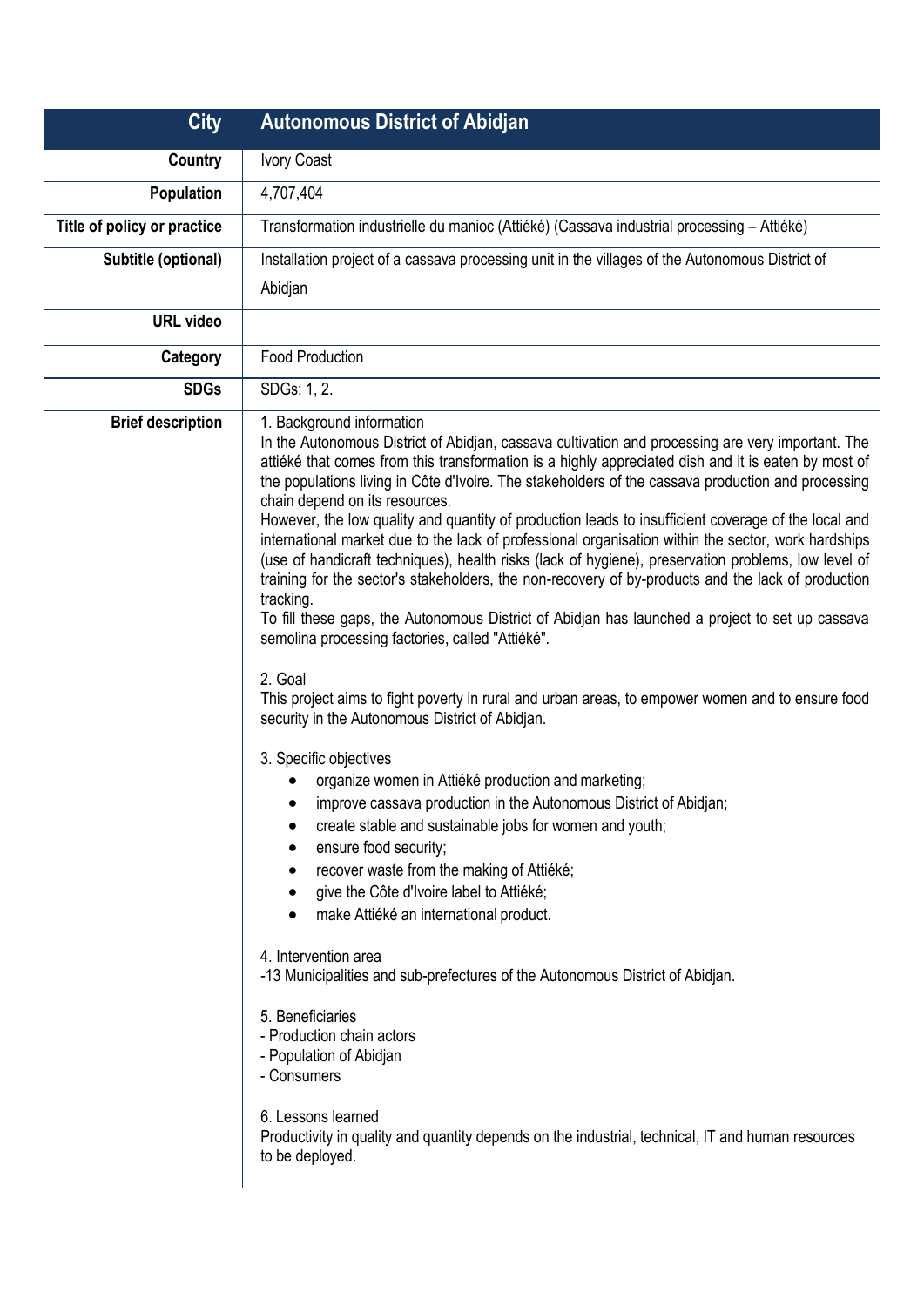| Date of start and state<br>(ongoing/completed) | 04/2013<br>Ongoing                                                                                                                                                                                                                                                                                                                                                                                                                                                                                                                                                                                                                                                                                                                                                                                                                                                                                                                                                                                                                                                                                   |
|------------------------------------------------|------------------------------------------------------------------------------------------------------------------------------------------------------------------------------------------------------------------------------------------------------------------------------------------------------------------------------------------------------------------------------------------------------------------------------------------------------------------------------------------------------------------------------------------------------------------------------------------------------------------------------------------------------------------------------------------------------------------------------------------------------------------------------------------------------------------------------------------------------------------------------------------------------------------------------------------------------------------------------------------------------------------------------------------------------------------------------------------------------|
| <b>Actors and stakeholders</b><br>involvement  | The actors involved in the implementation of this project are:<br>the Autonomous District of Abidjan<br>Women's associations in the sub-prefectures of Songon, Bingerville and Anyama<br>Rural communities and traditional chiefdoms<br>$\bullet$<br>the Mayors of Songon, Bingerville and Anyama<br>٠<br>National Rural Development Agency (ANADER- Agence Nationale d'Appui du<br>$\bullet$<br>Developpement Rurale)                                                                                                                                                                                                                                                                                                                                                                                                                                                                                                                                                                                                                                                                               |
| Approach                                       | Observation of the challenges encountered in Attiéké treatment;<br>$\bullet$<br>Information-exchange meeting with the sector operators;<br>Feasibility and financial studies carried out by ANADER and the District Project Unit;<br>٠<br>Budget programming of expenditure;<br>Validation of the project by the District Council;<br>Approval of the project by the supervisory authority;<br>Organization of women in association and training in management techniques;<br>Presentation of the project to rural authorities and populations.                                                                                                                                                                                                                                                                                                                                                                                                                                                                                                                                                      |
| Innovation                                     | Cassava production and processing in Attiéké in all the villages of the Autonomous District of<br>Abidjan are carried out by small family farms that are not very profitable due to inefficient manual<br>labour processes. The implementation of industrial processes for processing (Attiéké transformation<br>unit) cassava into Attiéké breaks with traditional practice. Cassava transformation units are<br>innovative because through this technological process:<br>Attiéké's production increases: one tonne of production per day;<br>there is a sanitation of the living environment through the reduction of certain diseases<br>caused by cassava water (now cassava water is treated and drained through mechanical<br>channels connected to the sewers);<br>the unit's management meets modern management standards;<br>quality control of Attiéké is conducted by experts;<br>$\bullet$<br>the sale and the search for new markets are handled by the factory via the Internet.<br>physical strength in cassava processing is reduced, i.e. work is no longer essentially<br>manual. |
| Impact                                         | This project has a social, economic and cultural impact:<br>1. Social impact:<br>Women involved in the project can become self-reliant, educate their children and offer<br>them 3 meals a day;<br>they can support their partners in household responsibilities;<br>they regain status in society;<br>they can work in synergy between rural and urban areas;<br>they contribute effectively to the fight against food insecurity.<br>2. Economic impact:<br>30 direct jobs created (peelers, cooks, machinists, salespeople);<br>100 indirect jobs (saleswomen, farmers);<br>Each factory has a production of 1.2 tons of Attiéké per day.                                                                                                                                                                                                                                                                                                                                                                                                                                                         |